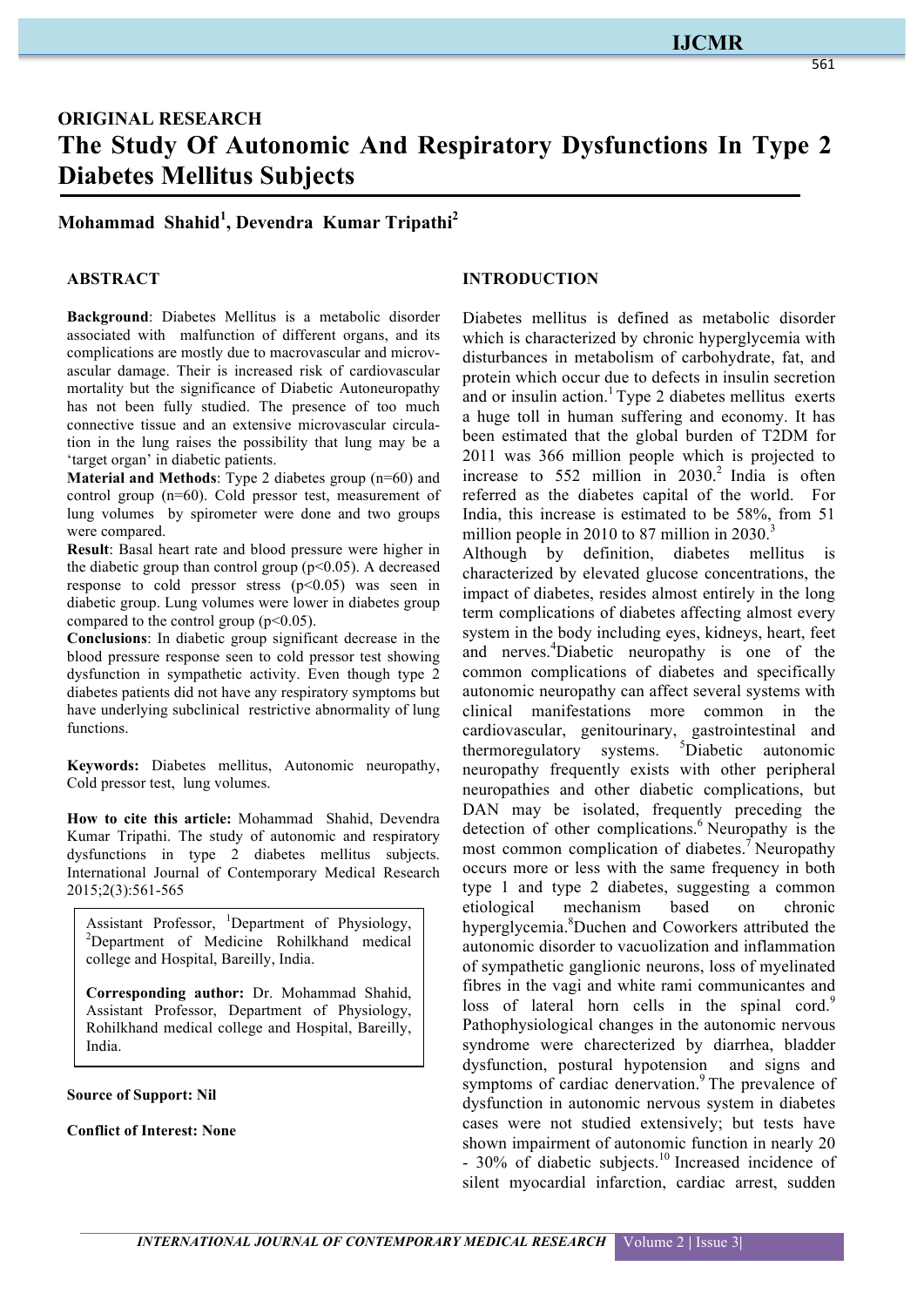death, and inadequate response to stressful events has been noticed.<sup>11</sup> Recently, researchers consider the lung as a target organ in diabetes mellitus.<sup>12,13</sup> Many respiratory disturbances have been found with diabetes mellitus, including elastic recoil $14,15$  reduced lung volumes, diminished respiratory muscle performance,<sup>16</sup> decrease in pulmonary diffusion capacity for carbon monoxide.<sup>17,18</sup> The pulmonary complications of diabetes mellitus is not well characterized. Some study had shown normal pulmonary function and other study had shown abnormal lung function test.<sup>19,20</sup> Present study was done to compare autonomic function tests between type 2 DM patients and non-diabetic controls and also to study pulmonary function tests between type 2 DM patients and non-diabetic controls.

#### **MATERIAL AND METHODS**

This study was cross sectional study and study was carried out in the Department of Physiology, Rohilkhand Medical College and Hospital, Bareilly.

The type 2 DM subjects were selected from OPD and IPD of medicine department. The clearance for study was taken from the ethical committee. The informed written consent was taken from the study group and a detailed clinical history was taken with each subject. The total sample size was 120 and they were divided into two group. The Group 1 is consist of 60 type 2 diabetes patients. Equal number of type2 diabetic male and female subjets were taken for study. The group 2 was the control group and consist of 60 healthy volunteers and were selected from the institution or patients attendants who are matched with non diabetic for age and gender. Diagnosis of Type 2 DM is done by either single raised glucose reading with symptoms, otherwise raised values on two occasions of either :Fasting plasma glucose  $\geq 7.0$ mmol/l (126 mg/dl) or With a glucose tolerance test, two hours after the oral dose of plasma glucose  $\geq$ 11.1 mmol/l (200 mg/dl).

Inclusion criteria: Those diagnosed cases of type 2 diabetes which had sufferd from disease for more than 5 years and they are non smokers.

Exclusion criteria: Patients of known cardiovascular illness like hypertension, Age above 60 and below 40 years, known chronic obstructive or restrictive lung disorders, Subjects with history of smoking/chronic drug intake, with gross abnormalities of thoracic cage, neuromuscular disease, cardiopulmonary disease or history of major thoracic surgery.Height (in cm) of the subjects was measured in standing and erect posture. Weight (in kg) was recorded using standard weighing machine in standing posture. Blood

pressure, both systolic and diastolic, measured using mercury sphygmomanometer (in mm Hg) in right arm in sitting position. Resting pulse rate was recorded (in beats per minute). Mean blood pressure was obtained by adding diastolic pressure to one third of pulse pressure (in mm Hg). Cold pressure test was carried out using ice cold water, sphygmomanometer and stethoscope. Pulmonary function tests were carried out by using the computerized Spirometer Helios 401. Parameters recorded are FVC, FEV1, PEFR and FEV1/FVC ratio.

#### **Methods of Cold pressor test**

For this subjects pulse rate and blood pressure is measured first. Then the subjects hand is immersed in cold water, maintained at 4ºC and it is kept immersed upto a duration of 2 minutes. The subject is asked to relax, breathe quietly and avoid valsalva-like maneuver during the immersion. Blood pressure is measured using mercury sphygmomanometer on the opposite arm at forty-five seconds, ninety seconds and 2 minutes during the immersion.

#### **STATISTICAL ANALYSIS**

Mean and standard deviation were calculated by SPSS 17. Student independent 't' test has been carried out to test the significance of mean.

# **RESULTS**

For this cross sectional study, 60 diabetics and 60 controls between 40 to 60 years of age and with more than 5 years duration of disease were selected. The results obtained were expressed as Mean ± SD, statistical technique like independent t-test and ANOVA were used.The P value > 0.05 taken as Non significant  $(NS)$ , <0.05 was taken significant(S) and  $\leq 0.001$  taken as (HS).

| Groups          | Height<br>(meters) | Weight<br>(Kgs) | <b>BMI</b><br>(kg/m2) |
|-----------------|--------------------|-----------------|-----------------------|
| <b>Diabetes</b> | $1.72 \pm 0.06$    | $65.66 \pm$     | 22.44 $\pm$           |
|                 |                    | 11.07           | 3.24                  |
| Control         | $1.70 \pm 0.08$    | $65.22 \pm$     | $22.45 \pm$           |
|                 |                    | 12.61           | 3.19                  |
| P value         | $> 0.05$ , NS      | $> 0.05$ , NS   | $> 0.05$ , NS         |

**Table-1:** Anthropometric parameters of study subjects

Table 1 shows the comparision of the anthropometric parameters between diabetic case and their healthy matched control and results were expressed as Mean ± SD. There was no significant difference in height, weight and body mass index (BMI). Table-2 shows the comparision of the mean SBP and mean DBP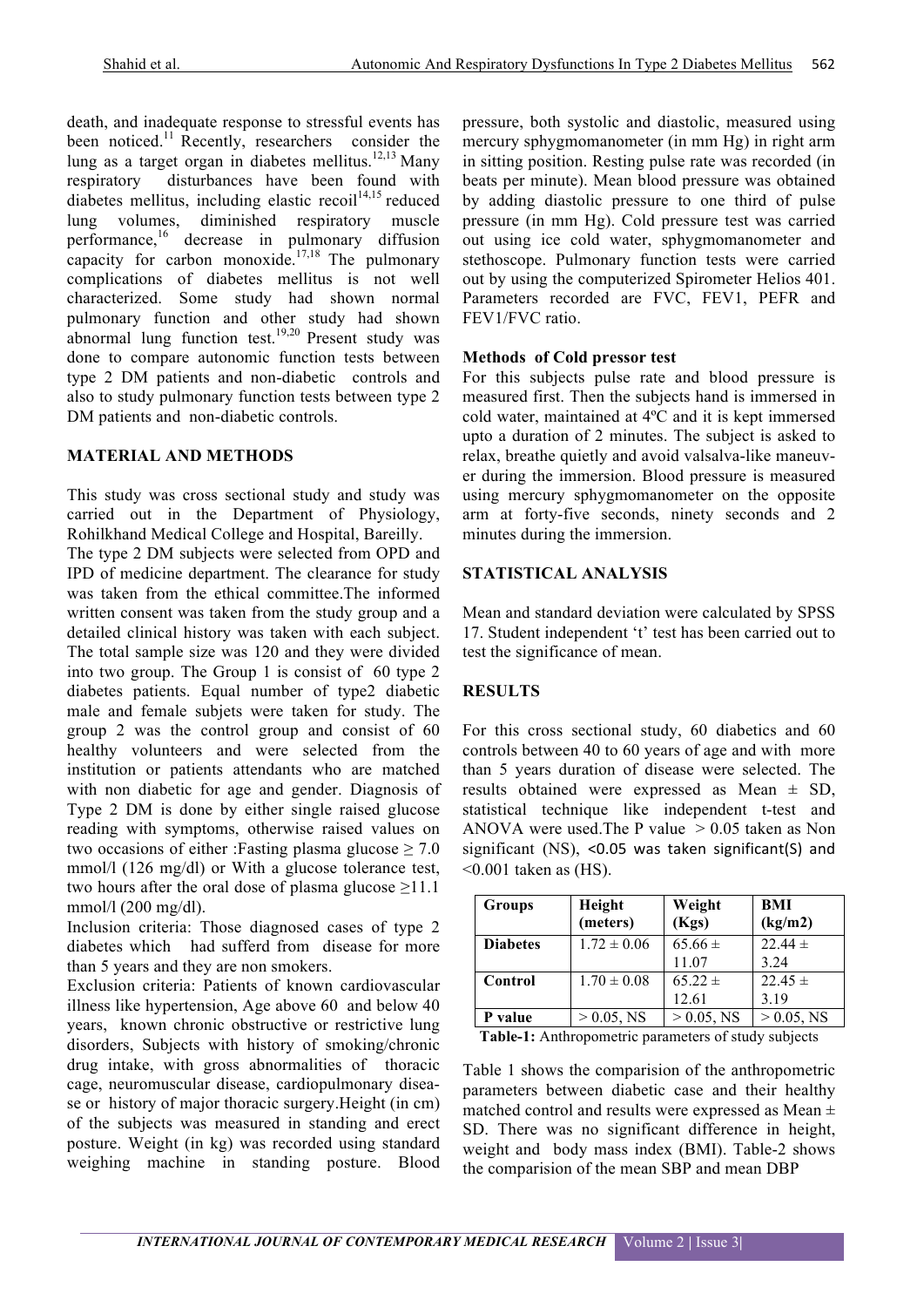|                  | <b>Mean SBP</b>    |                   | Significance   | <b>Mean DBP</b>  | Significance     | <b>Mean SBP</b> |
|------------------|--------------------|-------------------|----------------|------------------|------------------|-----------------|
|                  | <b>Diabetes</b>    | Control           | P value        | <b>Diabetes</b>  | Control          | P value         |
| <b>Baseline</b>  | $104 \pm 12.77$    | $114.11 \pm 9.66$ | $< 0.001$ , HS | $65.52 \pm 6.11$ | $68.60 \pm 3.88$ | $< 0.001$ , HS  |
| Ice water        |                    |                   |                |                  |                  |                 |
| hand             |                    |                   |                |                  |                  |                 |
| <b>Immersion</b> |                    |                   |                |                  |                  |                 |
| 45 sec           | $105.44 \pm 11.76$ | $120 \pm 106$     | $< 0.001$ , HS | $65.66 \pm 6.98$ | 73.44±6.55       | $< 0.001$ , HS  |
| 90 sec           | $107.88 \pm 11.44$ | $120.44 \pm 8.95$ | $< 0.001$ , HS | $65.04 \pm 7.05$ | $74.87\pm 6.67$  | $< 0.001$ , HS  |
| $2 \text{ min}$  | $109.04 \pm 10.75$ | 122.94±9.54       | $< 0.001$ , HS | $67.64 \pm 6.78$ | $78.06\pm 6.05$  | $< 0.001$ , HS  |

**Table-2:** Comparison of mean blood pressure during the cold pressor test

parameters between diabetes cases and their healthy matched control and results were expressed as Mean  $\pm$ SD.

There was highly significant difference in mean SBP and mean DBP in basal condition and after ice water hand immersion at different intervals. Table 3 shows the comparisionof the resting HR, SBP, DBP and MBP between diabetic case and their healthy matched control and results were expressed as Mean  $\pm$  SD. There was no significant difference in resting HR between diabetic cases and their control but their was highly significant difference in basal SBP, DBP and MBP between diabetic and control. Table 4 shows the comparision of the PFT paremeters between diabetes case and their healthy matched control and results were expressed as Mean  $\pm$  SD. There was no significant difference in mean FEV1/FVC, mean PEFR between diabetic case and their control but their was highly significant difference in mean FVC and mean FEV1 between diabetes and their control.

# **DISCUSSION**

In present study there were no significant differences in anthropometric parameters between the diabetic and control groups. The variation of blood pressure both systolic and diastolic after exposure to the ice cold water compared to the baseline blood pressure readings taken before immersion shows significance in diabetes group compared to controls. The maximum variation in the SBP was seen at 2 min after immersion in compare to control group. The diastolic blood pressure change in diabetics at 2 min after immersion shows significance compared to the control group. It also shows a significant change in difference from the baseline of the systolic and diastolic blood pressure throughout the ice immersion of cold pressor test. Similarly, Nitenberget al., $^{21}$  in their study concluded that in diabetic patients, response to sympathetic activation elicited by a cold pressor test is often altered and predicts major cardiac events.Immersion of hand in cold water produced a marked increase in HR, SBP and DBP. These changes can be explained on the basis of increased

| <b>Parameters</b>      | <b>Diabetes</b> | <b>Controls</b> | P value        |
|------------------------|-----------------|-----------------|----------------|
| <b>Resting heart</b>   | 78.05±          | $74.35\pm$      | $< 0.05$ , S   |
| rate                   | 4.45            | 8.76            |                |
| <b>Systolic blood</b>  | $106 \pm$       | $114.28 \pm$    | $< 0.001$ , HS |
| pressure               | 11.66           | 9.44            |                |
| <b>Diastolic blood</b> | $64.98 \pm$     | $68.05 \pm$     | $< 0.001$ , HS |
| pressure               | 6.75            | 4.22            |                |
| <b>Mean blood</b>      | $78.66 \pm$     | $84.22 \pm$     | $< 0.001$ , HS |
| pressure               | 7.45            | 5.05            |                |

**Table-3:** Comparison of cardiovascular parameters

| <b>Parameters</b> | <b>Diabetes</b>   | Control            | P value     |
|-------------------|-------------------|--------------------|-------------|
| <b>Mean FVC</b>   | 77.44±17.98       | 94.44±11.87        | $< 0.001$ , |
|                   |                   |                    | HS          |
| <b>Mean FEV1</b>  | $85.05 \pm 15.99$ | $99.66 \pm 17.08$  | $< 0.001$ , |
|                   |                   |                    | НS          |
| Mean              | $111.44\pm 6.56$  | $109.02 \pm 12.06$ | $>0.05$ ,   |
| <b>FEV1/FVC</b>   |                   |                    | NS          |
| <b>Mean PEFR</b>  | $81.86 \pm 17.43$ | $85.77 \pm 16.45$  | $>0.05$ ,   |
|                   |                   |                    | NS          |

**Table-4:** Comparison of lung volumes between the groups

sympathetic activity with release of nor epinephrine and epinephrine. $2^{2}$  In our study there was a significant decrease in the level of FVC and FEV1 in diabetics compared to controls whereas no significant change FEV1/FVC and PEFR were found. Similar study was done by Meo SA et al.<sup>23,24</sup> Anand R et al.,<sup>25</sup> studied that all respiratory parameters and showed significant reduction. . Gouher BS et al.,  $^{26}$  in their study showed that PEFR and MEP were reduced in type2 diabetic patients compared to control. In our study level of FVC and FEV1 decreased while FEV1 /FVC showed increase but PEFR showed no significant change with more than five year duration of diabetes. Similarly, Meo et al.<sup>27</sup> study found significant reduction in FVC of duration of  $5-12$  years. Lawlor DA et al.,<sup>28</sup> in their cross-sectional study to assess the associations of lung function with insulin resistance and Type 2 diabetes and concluded that FEV1 and FVC were inversely associated with insulin resistance and prevalence of Type 2 diabetes whereas, Davis et al.,  $^{29}$  studied that FVC, FEV1, VC and PEF were decreased in diabetic patients. In our study, PEFR was reduced but not significantly. Similarly, in a study by Kanya KDH et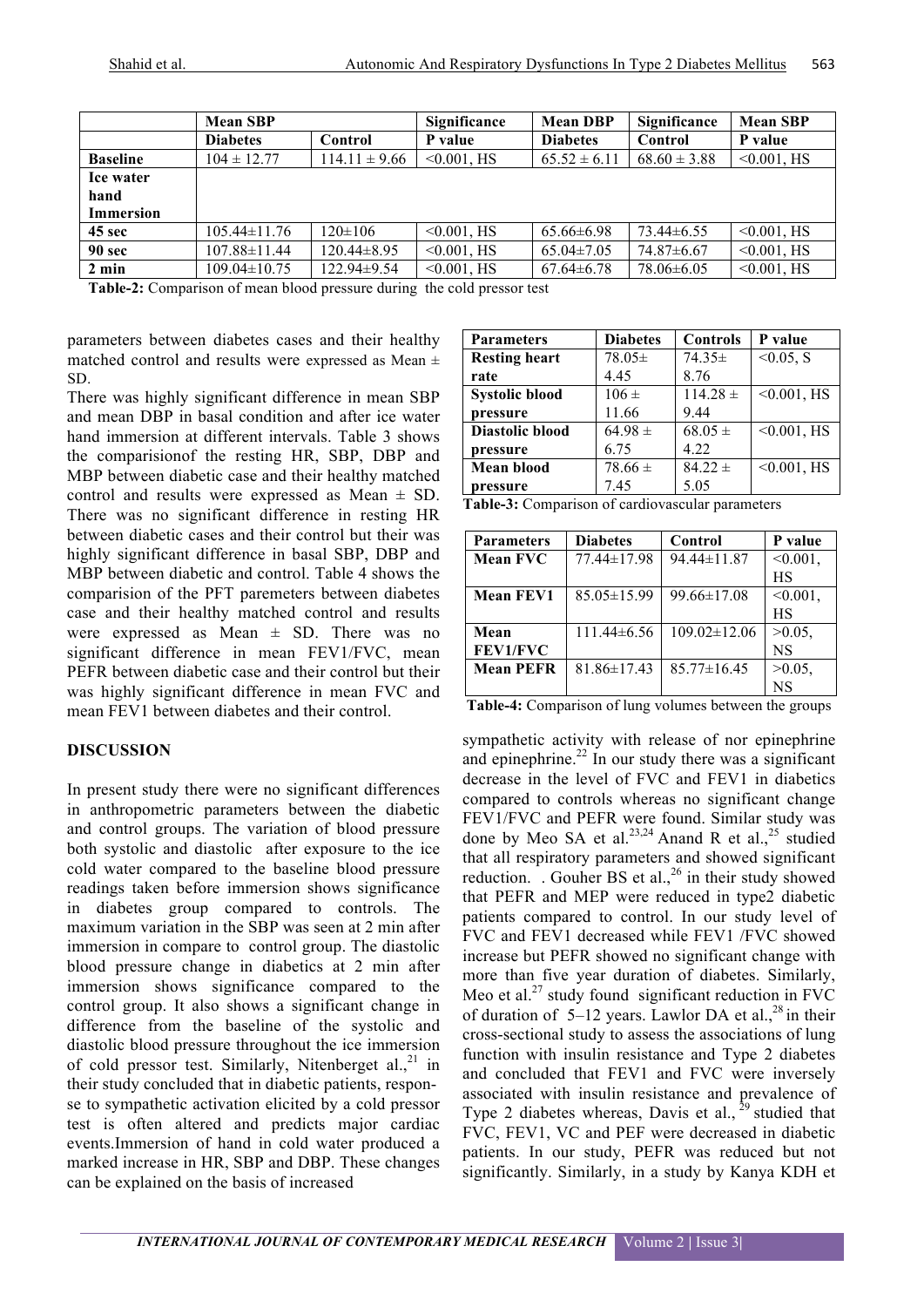$al.,<sup>30</sup>$  no change in PEFR values in diabetics was observed as the duration of diabetes increased indicative for restrictive pattern.

Significant decrease in the means of resting heart rate, systolic blood pressure, diastolic blood pressure, mean blood pressure and pulse pressure seen in the diabetes group compared to control group. As explained earlier in diabetes there is impaired sympathetic and parasympathetic outflow to the heart. This leads to increased resting heart rate and decreased resting blood pressure.The present study also suggests that type 2 diabetes mellitus adversely affects the pulmonary function, and results are in line with other previously conducted studies also, the study demonstrated a correlation between the duration of disease and the decline in lung function.

#### **CONCLUSION**

Evaluation of autonomic functions as cardiovascular reflexes in type 2 DM subjects with silence of related symptoms constitutes an important feasible and reproducible bedside clinical technique. It should be included as a routine in the work-up of patients of type-2 diabetes as it often uncovers autonomic neuropathy even in the asymptomatic state. It is of crucial importance to look after some high-risk cases with probability of sudden cardiac death. It is also to look upon a search for other complications of diabetes often associated with it. Even though type 2 diabetic patients did not have any respiratory symptoms they did have mild restrictive patterns of lung functions. The type 2 diabetes mellitus subjects were found to have restrictive pattern of respiratory abnormality. Spirometry is a simple non-invasive diagnostic tool and cost effective and it use can give signal to take early preventive measures in tpe2 DM subjects.

# **REFERENCES**

- 1. Khaled AA, Sekaran M, Ikram SI. Type 2 Diabetes and Vascular Complications: A pathophysiologic view. Biomedical Research 2010;21:147-55.
- 2. International Diabetes Federation.Diabetes Atlas, fifth edition. International Diabetes Federation, Brussels; 2011.
- 3. Snehalatha and Ramachnadaran 2009, Insight into the Mechanism of Primary Prevention of Type 2 Diabetes: Improvement in Insulin Sensitivity and Beta cell function. Genetic and Epigenetic Basis of Complex Diseases. Conference in Centre for Cellular and Molecular Biology; December, 2009.
- 4. Jayaram B M et al. Type 2 Diabetes Mellitus and its complications: A preventive program 2008.
- 5. Kennedy WR, Navarro X, Sakuta M, Mandell H, Kox CK and Sutherland DE. Physiological and clinical correlates of cardiorespiratory reflexes in diabetes mellitus. Diabetes Care 1989;12:399- 408.
- 6. Vinik AI, Maser ER, Mitchell BD, Freeman R. Diabetic autonomic neuropathy. Diabetes Care 2003; 26:1553-79.
- 7. Maser RE, lenhard MJ. Cardiovascular autonomic neuropathy due to diabetes mellitus: clinical manifestations, consequences and treatment. Journal of Clinical Endocrinology and Metabolism 2005;90:5896-903.
- 8. Malecki MT, Klupa T. Type 2 diabetes mellitus: from genes to disease. Pharmacological Reports 2005;57:20-32.
- 9. Duchen LW, Anjorin A, Watkins PJ, Mackay JD. Pathology of autonomic neuropathy in DM. Ann. intern. Med 1980;92:301.
- 10. Basu AK, Bandyopadhyay R, Chakrabarti S, Paul R, Santra S. A study on the prevalence of cardiac autonomic neuropathy in type-2 diabetes in Eastern India. JIACM 2011;13:22-6.
- 11. Maser RE, Pfeifer MA, Dorman JS, Kuller et al. Diabetic Autonomic Neuropathy and Cardiovascular Risk: Pittsburgh Epidemiology of Diabetes Complications StudyIII. Arch Intern Med 1990; 150:1218-22.
- 12. Sandler M. Is the lung a 'target organ' in diabetes mellitus. Arch Intern Med 1990; 150(7):1385-8.
- 13. Sandler M. Is the lung a target organ in diabetes mellitus? Arch Intern Med. 1990;150:1385–88.
- 14. Sandler M, Bunn AE, Stewart RI. Cross-section study of pulmonary function in patients with insulin dependent diabetes mellitus. Am Rev Respir Dis 1987;135:223-9
- 15. Schulyler M, Niewoehner D, Inkley S, Kohn R: Abnormal lung elasticity in juvenile diabetes mellitus. Am Rev Resp Dis 1976;113:37-41.
- 16. Wenke T, Formanek D, Auinger M, et al: Inspiratory muscle performance and pulmonary function changes in IDDM. Am Rev Respir Dis 1991;143:97-100.
- 17. Cooper BG, Taylor R, Albert GMM. Lung function in patients with diabetes mellitus. Respir Med 1990;84:235-9.
- 18. Maccioni FJ, Colebatch HJ. Lung volumes and distensibility in insulin dependent diabetes mellitus. Am Rev Respir Dis 1991;143:1253-6.
- 19. Meo SA, Al-Drees AM, Shah SF, Arif M, Al-R K. Lung function in type1 Saudi diabetic patients.Saudi Med J 2005 Nov;26(11):1728-33.
- 20. Meo SA, Al-Drees AM, Arif M, Al-Rubean K. Lung function in type 2 Saudi diabetic patients. Saudi Med J 2006 Mar;27:338-43.
- 21. Nitenberg A, Valensi P, Sachs R et al. Prognostic value of epicardial coronary artery constriction to the cold pressor test in type 2 diabetic patients with angiographically normal coronary arteries